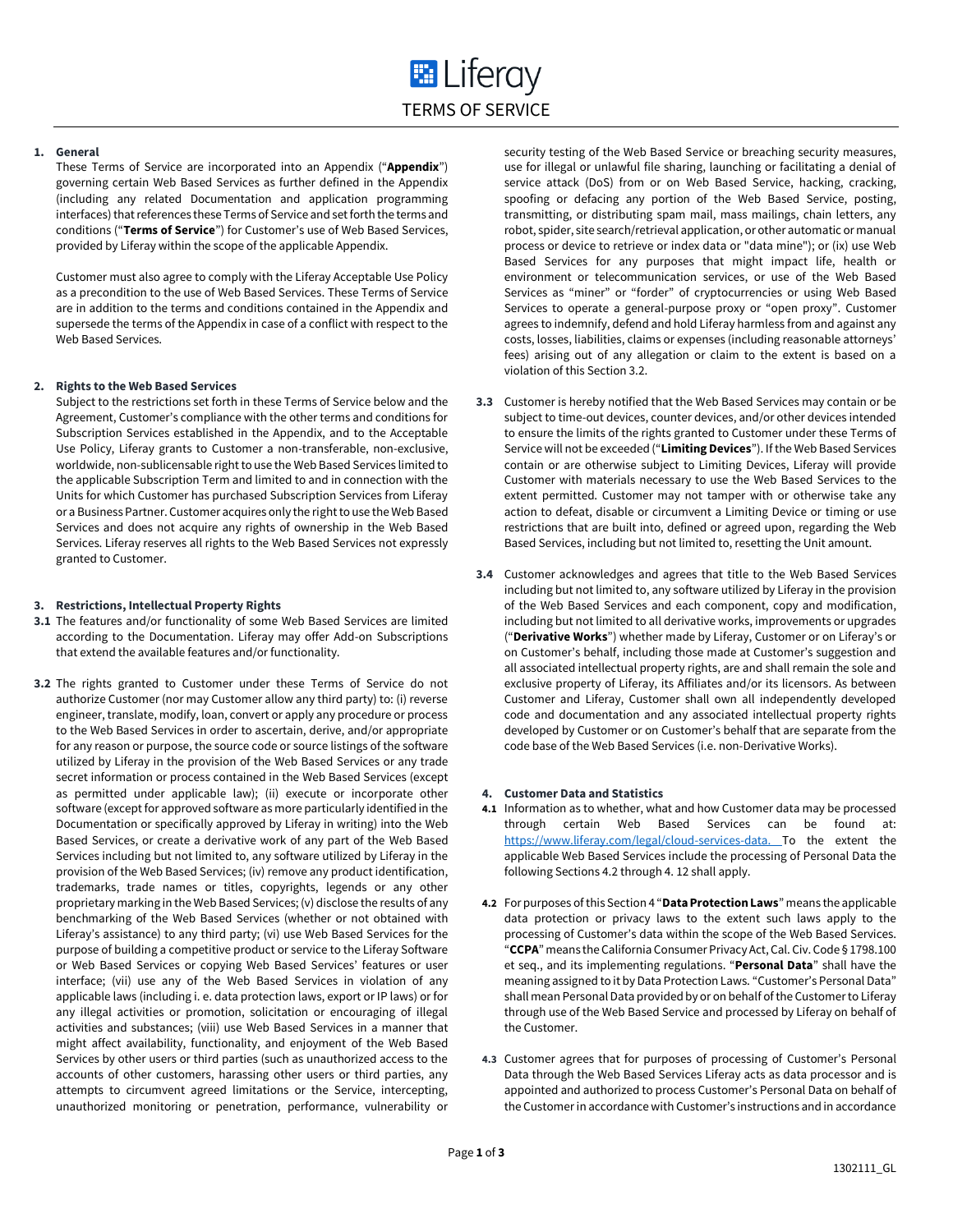

with the terms of the Agreement (including Liferay's confidentiality obligations set forth in the Base Agreement) and only to the extent required in order to provide the Web Based Services to Customer but for no further purposes. The Parties agree that Customer's instructions are properly documented in the Agreement. Processing of Customer's Personal Data for any other purposes requires a prior written agreement between the Parties.

**4.4** When Processing Customer's Personal Data Liferay and Liferay Affiliates act as "Service Providers" as defined in the CCPA. Liferay and Liferay Affiliates shall not (a) sell, rent, release, disclose, disseminate, make available, transfer, or otherwise communicate orally, in writing, or by electronic or other means, Customer's Personal Data to another business or a third party for monetary or other valuable consideration; or (b) retain, disclose, collect, sell, use, or otherwise process Customer's Personal Data for any purpose other than for the specific purpose of, and as necessary for, performing services for Customer pursuant to a written agreement(s). For clarity, Liferay may not retain, use, or disclose the Customer's Personal Data for any other commercial purposes or outside of the direct business relationship between Liferay and any Affiliate of the Parties. This CCPA Certification survives expiration or termination of any other agreement(s) between Liferay and Customer. Existing terms in such agreement(s) remain in effect except that this certification controls in the event of a conflict with such terms

Customer acknowledges that for purposes of delivering the Web Based Services Liferay engages the Affiliates and other subcontractors identified at www.liferay.com/legal[/cloud-services-data](https://www.liferay.com/de/legal/cloud-services-data) as sub-processors, and that such sub-processors are located in territories world-wide that may not have the same level of protection as the country of the origin of Personal Data. Customer authorizes Liferay to engage the aforementioned and additional sub-processors ("Sub-processors"), provided that: (i) Liferay imposes obligations on the Sub-processors with regard to processing of Personal Data that shall be not less strict than those agreed between Customer and Liferay in this Section; (ii) as between Liferay and Customer, Liferay remains responsible for processing of Personal Data by its Sub-processors and liable for any violations of Liferay's obligations under the Agreement; (iii) Liferay maintains at all times the current list of Sub-Processors available at: [https://www.liferay.com/legal/cloud-services-data;](https://www.liferay.com/legal/cloud-services-data) and (iv) Customer may object to an appointment of an additional Sub-processor by Liferay due to justified concerns regarding such Sub-processors' ability to comply with the data privacy and security obligations applicable to Liferay under the Agreement. Upon receipt of Customer's objection specifying the concerns, Liferay and Customer will enter into good faith negotiations to address Customer's concerns. If Parties should not be able to agree on measures to resolve Customer's concerns in due time, either Party may terminate the Agreement without liability to the other Party.

- **4.5** Throughout the term of the Agreement, Liferay will maintain commercially reasonable and appropriate Technical and Organizational Measures located at <https://liferay.com/legal/cloud-services-data> **("TOM")** to protect any Personal Data stored by Customer in the Web Based Service. Liferay may at its sole discretion update its TOM at any time and without notice to Customer, provided, however, that any such updates shall not materially reduce the security and data protection standards set forth in the TOM applicable as of the Order Form Effective Date of the Order Form governing Customer's use of the applicable Web Based Service.
- **4.6** Each Party shall comply with its respective obligations under the applicable Data Protection Laws. As the Party in control of Personal Data, Customer is at all times responsible for assessing if the contractual assurances, TOM implemented and backup functionalities offered by Liferay are appropriate for the Personal Data Customer intends to upload to the Web Based Services in accordance with the Data Protection Laws. Customer shall refrain from uploading to and/or, if required to assure compliance with the applicable Data Protection Laws, remove, any Personal Data from the Web Based Services to the extent processing of such Personal Data through the Web Based Service would constitute a violation of the Data Protection Laws

applicable to such Personal Data. To the extent required under applicable laws, Customer will obtain any necessary consent from, provide any required notification and/or information to the data subjects, and reply to the requests of the data subjects exercising their rights under the Data Protection Laws with regard to the Personal Data Customer transfers, uploads or stores in the Web Based Services. As between the parties, Customer is solely responsible for its own secure use of the Web Based Services, including, without limitation, compliance with Customer's own security policies, its use and distribution of access credentials.

- **4.7** Either Party shall inform the other Party of any security incident resulting in unauthorized alteration, disclosure, destruction, or loss of Customer's Personal Data stored in the Web Based Services without undue delay ("**Security Incident**"). The Parties shall cooperate in good faith to investigate the reasons and consequences of the Security Incident and take reasonable steps to address the Security Incident and prevent future Security Incidents. Liferay may provide such notifications either via email notification to the email address associated with the applicable Customer account and/or notification within the applicable Web Based Service.
- **4.8** Upon Customer's written request to be made no later than fourteen (14) days upon expiration of Customer's applicable Web Based Services Subscription, Liferay will provide Customer with access to the Web Based Services for up to a fourteen (14) day period starting from the date of receipt of Customer's request, solely for purpose of retrieval of Customer's Content, which as defined in the Acceptable Use Policy includes Customer's Personal Data stored in the Web Based Services. Liferay shall have no obligation to maintain and will irretrievably remove the Content upon expiration of a thirty (30) day period after expiration of Customer's Subscription that provides for access to the Web Based Services.
- **4.9** Where Customer is established in the EEA, Switzerland or UK, Central or South America, or Mexico, and unless otherwise agreed between the parties in the applicable Order Form, the terms of the Data Processing Addendum available as of the Order Form Effective Date of the Order Form applicable to the relevant Web Based Services at [www.liferay.com/legal](http://www.liferay.com/legal) ("DPA") apply to the processing of Customer's Personal Data by Liferay and are incorporated in the Agreement and Customer's execution of the applicable Order Form governing the use of Cloud Services by the Customer shall be deemed as its execution of the DPA.
- **4.10**Where the Customer is not established in any of the territories mentioned in Sec. 4.9 above, Customer may enter into the DPA terms with Liferay, by adding a reference to the DPA to the Order Form applicable to the relevant Web Based Services, in which case the DPA will apply to the processing of Customer's Personal Data by Liferay and will be considered incorporated in the Agreement and Customer's execution of the applicable Order Form governing the use of Web Based Services by the Customer will be deemed as its execution of the DPA.
- **4.11** In any event of inconsistencies between the terms of the DPA and this Section 4, the terms of DPA shall prevail in relation to Customer's Personal Data.
- **4.12** For clarification, either Party understands and agrees that processing of the business contact data of the employees or third parties involved in the initiation or maintenance of the Agreement, performance or using Subscription Benefits of the Agreement on behalf of the other Party does not constitute data processing on behalf of that other Party. Liferay processes such business contact data only for purposes of the initiation and maintenance of the Agreement, performance or using Subscription Benefits of the Agreement but for no other purpose in accordance with its privacy statement at[: www.liferay.com/privacy-policy.](http://www.liferay.com/privacy-policy)
- **4.13**Customer acknowledges and agrees that Liferay may use solutions or technologies that monitor Customer's usage statistics while using the Web